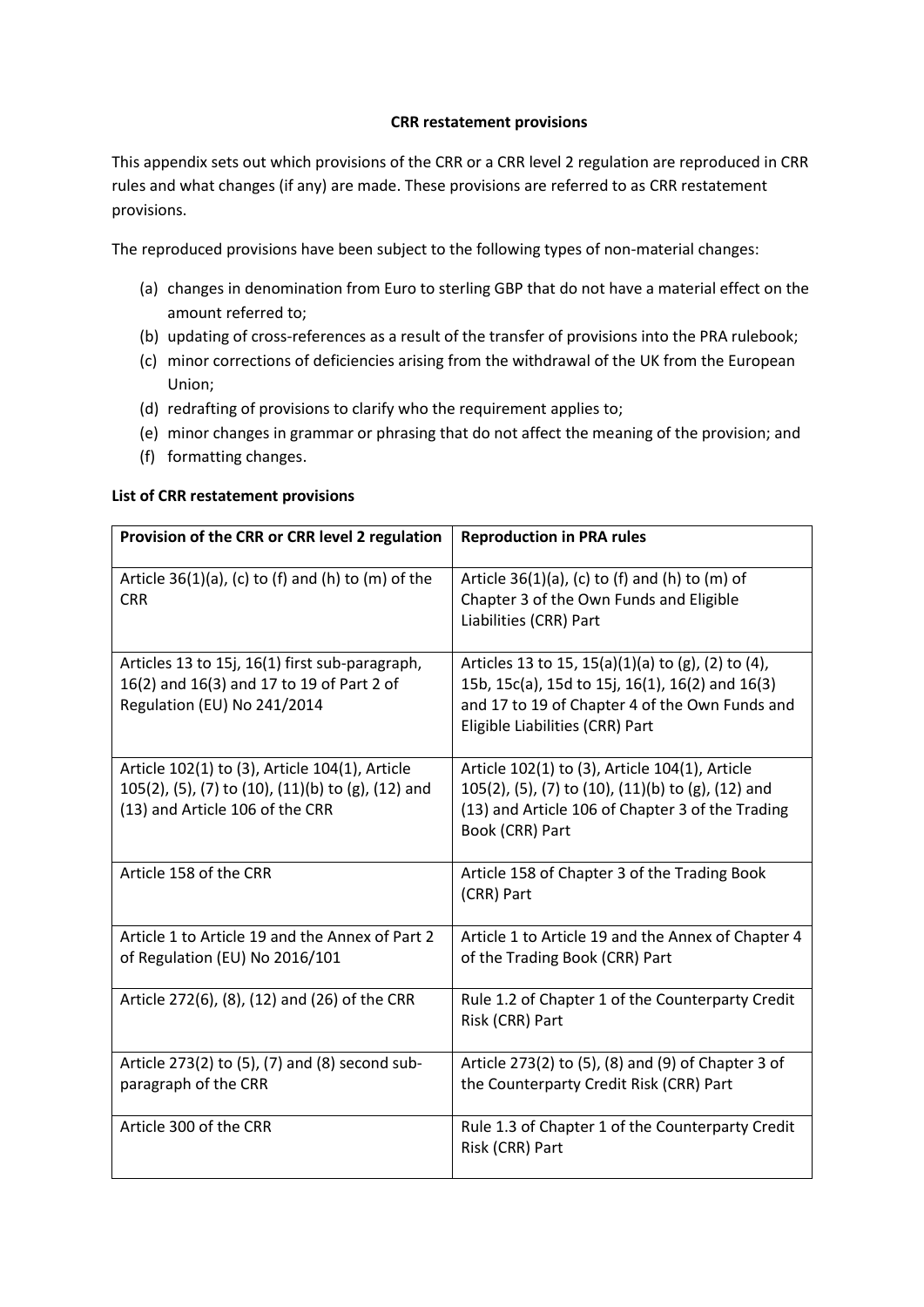| Provision of the CRR or CRR level 2 regulation                                                                                                                                                                                                                                                                                                                                                           | <b>Reproduction in PRA rules</b>                                                                                                                                                                                                                                                                                                                                                                                                               |
|----------------------------------------------------------------------------------------------------------------------------------------------------------------------------------------------------------------------------------------------------------------------------------------------------------------------------------------------------------------------------------------------------------|------------------------------------------------------------------------------------------------------------------------------------------------------------------------------------------------------------------------------------------------------------------------------------------------------------------------------------------------------------------------------------------------------------------------------------------------|
| Article 302(1), Article 304(1) and (2), Article<br>305(1), Article 306(3) and (4) and Article<br>308(1) of the CRR                                                                                                                                                                                                                                                                                       | Article 302(1), Article 304(1) and (2), Article<br>305(1), Article 306(3) and (4) and Article 308(1)<br>of Chapter 3 of the Counterparty Credit Risk<br>(CRR) Part                                                                                                                                                                                                                                                                             |
| Article 316(1) and (2) of the CRR                                                                                                                                                                                                                                                                                                                                                                        | Article 316(1), (2) of Chapter 3 of the<br><b>Operational Risk (CRR) Part</b>                                                                                                                                                                                                                                                                                                                                                                  |
| Article 385 of the CRR                                                                                                                                                                                                                                                                                                                                                                                   | Article 385 of Chapter 3 of the Credit Valuation<br>Adjustment Risk (CRR) Part                                                                                                                                                                                                                                                                                                                                                                 |
| Article 387 of the CRR                                                                                                                                                                                                                                                                                                                                                                                   | Rule 3.3 of Chapter 3 of the Large Exposures<br>(CRR) Part                                                                                                                                                                                                                                                                                                                                                                                     |
| Article 389 of the CRR                                                                                                                                                                                                                                                                                                                                                                                   | Rule 1.2(a) of Chapter 1 of the Large Exposures<br>(CRR) Part                                                                                                                                                                                                                                                                                                                                                                                  |
| Article 390 (6) and (7) of the CRR                                                                                                                                                                                                                                                                                                                                                                       | Article 390 (6) and (7) of Chapter 4 of the Large<br>Exposures (CRR) Part                                                                                                                                                                                                                                                                                                                                                                      |
| Article 392 of the CRR                                                                                                                                                                                                                                                                                                                                                                                   | Rule 1.2(b) of Chapter 1 of the Large Exposures<br>(CRR) Part                                                                                                                                                                                                                                                                                                                                                                                  |
| Article 393, Article 395(3) and (4), Article<br>396(2), Article 398, Article 399(2) and (4) and<br>Article $400(1)(a)$ to $(1)(i)$ and $(1)(k)$ of the CRR                                                                                                                                                                                                                                               | Article 393, Article 395 (4), Article 396(2), Article<br>398, Article 399(2) and (4) and Article 400(1)(a)<br>to (1)(i) and (1)(k) of Chapter 4 of the Large<br>Exposures (CRR) Part                                                                                                                                                                                                                                                           |
| Article 1 of Part 2 of Regulation (EU) No<br>1187/2014                                                                                                                                                                                                                                                                                                                                                   | Article 1 of Chapter 5 of the Large Exposures<br>(CRR) Part                                                                                                                                                                                                                                                                                                                                                                                    |
| Article 2 of Part 2 of Regulation (EU) No<br>1187/2014                                                                                                                                                                                                                                                                                                                                                   | Rule 1.4 of Chapter 1 of the Large Exposures<br>(CRR) Part                                                                                                                                                                                                                                                                                                                                                                                     |
| Articles 3 to 5, 6(1) and 7 of Regulation (EU)<br>No 1187/2014                                                                                                                                                                                                                                                                                                                                           | Articles 3 to 5, 6(1) and 7 of Chapter 5 of the<br>Large Exposures (CRR) Part                                                                                                                                                                                                                                                                                                                                                                  |
| Article 411(2), Article 412(1), (3) and (4),<br>Article 416(1)(b) to (e), (2), (6) and (7), Article<br>417, Article 418(1) to (3), Article 419(3),<br>Article 420(2) first subparagraph, Article 421<br>Article 422(1) to (7), Article 423(1), (4) to (6),<br>Article 424, Article 425(2), (3), (7) to (9),<br>Article 427 and Article 428 of the CRR<br>Article 1, Article 3(1) to (5), (7) and (10) to | Article 411(2), Article 412(1), (3) and (4), Article<br>416(1)(b) to (e), (2), (5) and (6), Article 417<br>Article 418(1) to (3), Article 419(3), Article 420(2)<br>(first subparagraph), Article 421, Article 422(1) to<br>(7), Article 423(1), (4) to (6), Article 424, Article<br>425(2), (3), (7) to (9), Article 427 and Article 428<br>of Chapter 4 of the Liquidity (CRR) Part<br>Article 1, Article 3(1) to (5), (7) and (10) to (12), |
| (12), Article 4 to Article 7, Article 8(1) first<br>sub-paragraph, (2) to ST(5), Article 9, Article<br>10(1)(a), (c) to (g) and (2), Article 11, Article                                                                                                                                                                                                                                                 | Articles 4 to 7, Article 8(1), (2) to (5), Article 9,<br>Article 10(1)(a), (c) to (g) and (2), Article 11,<br>Article $12(1)(a)$ , (b), (e) and (f) and (2), Article                                                                                                                                                                                                                                                                           |